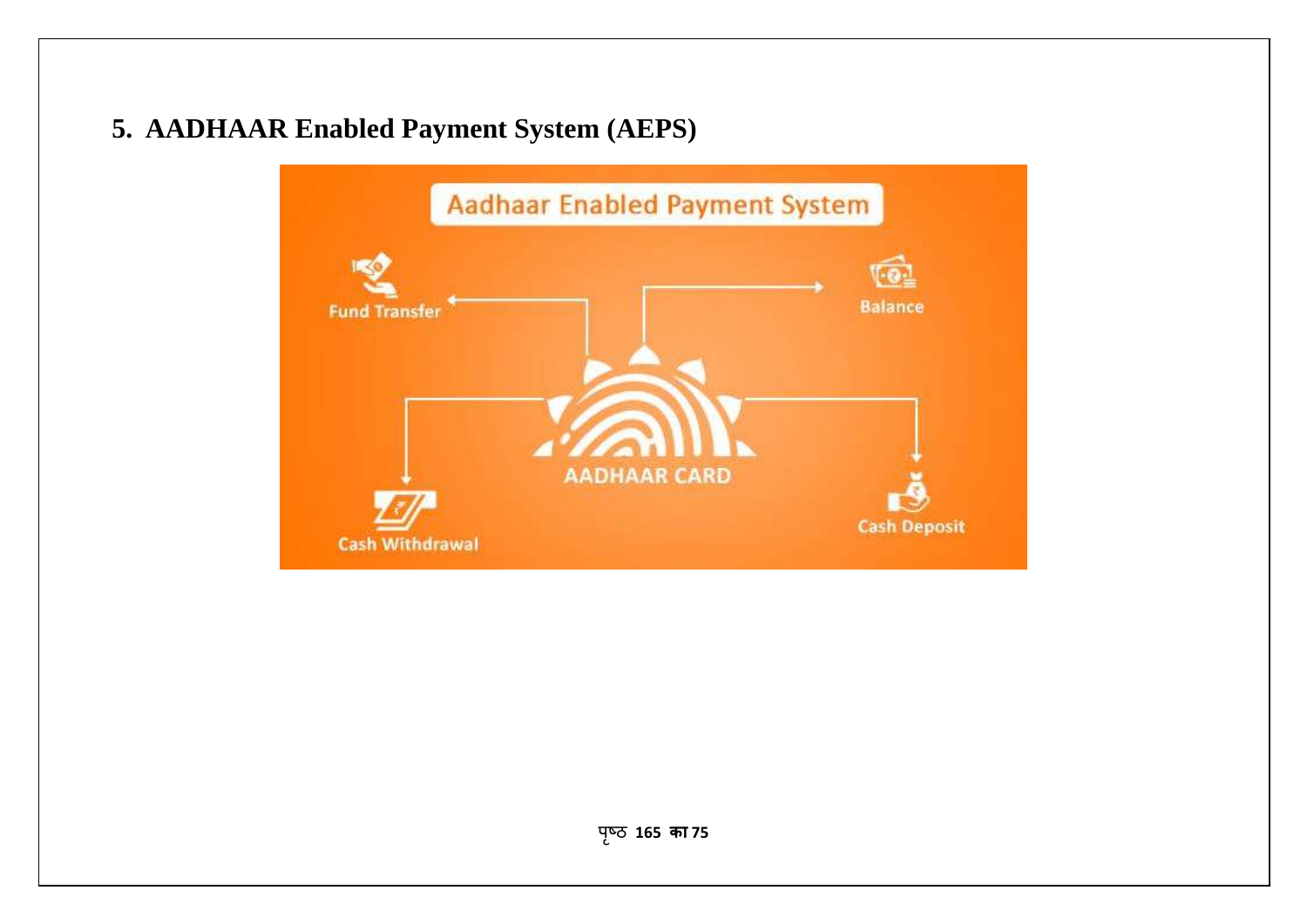# **5.1 Prerequisites**

|                                                     | Payer/Buyer                                                                      | <b>Receiver</b> (Merchant)                                                      |
|-----------------------------------------------------|----------------------------------------------------------------------------------|---------------------------------------------------------------------------------|
| <b>Smart Phone</b>                                  | जरूरत नहीं पड़ती है                                                              | जरूरत नहीं पड़ती है                                                             |
| <b>Mobile App</b>                                   | जरूरत नहीं पड़ती है                                                              | जरूरत नहीं पड़ती है                                                             |
| <b>Feature Phone</b>                                | जरूरत नहीं पड़ती है                                                              | जरूरत नहीं पड़ती है                                                             |
| <b>Banking/</b><br><b>Business</b><br>Correspondent | जरूरत नहीं पड़ती है. Required<br>at the Merchant's side.                         | Required for operating on AEPS MicroATM<br>device. Usually, merchant is the BC. |
| <b>Bank Account</b>                                 | Money will be transferred from<br>this Payer's account.                          | Money is transferred to Merchant's Bank<br>Account                              |
| <b>Aadhaar</b>                                      | Aadhaar No is required                                                           | Merchant's Bank Account is to be mandatorily<br>linked to his Aadhaar No.       |
| <b>MMID</b><br><b>Other</b><br>Code                 | अपेक्षित नहीं है                                                                 | अपेक्षित नहीं है.                                                               |
| <b>PIN</b>                                          | जरूरत नहीं पड़ती है but can be<br>required in case of Card Based<br>Transactions | जरूरत नहीं पड़ती है                                                             |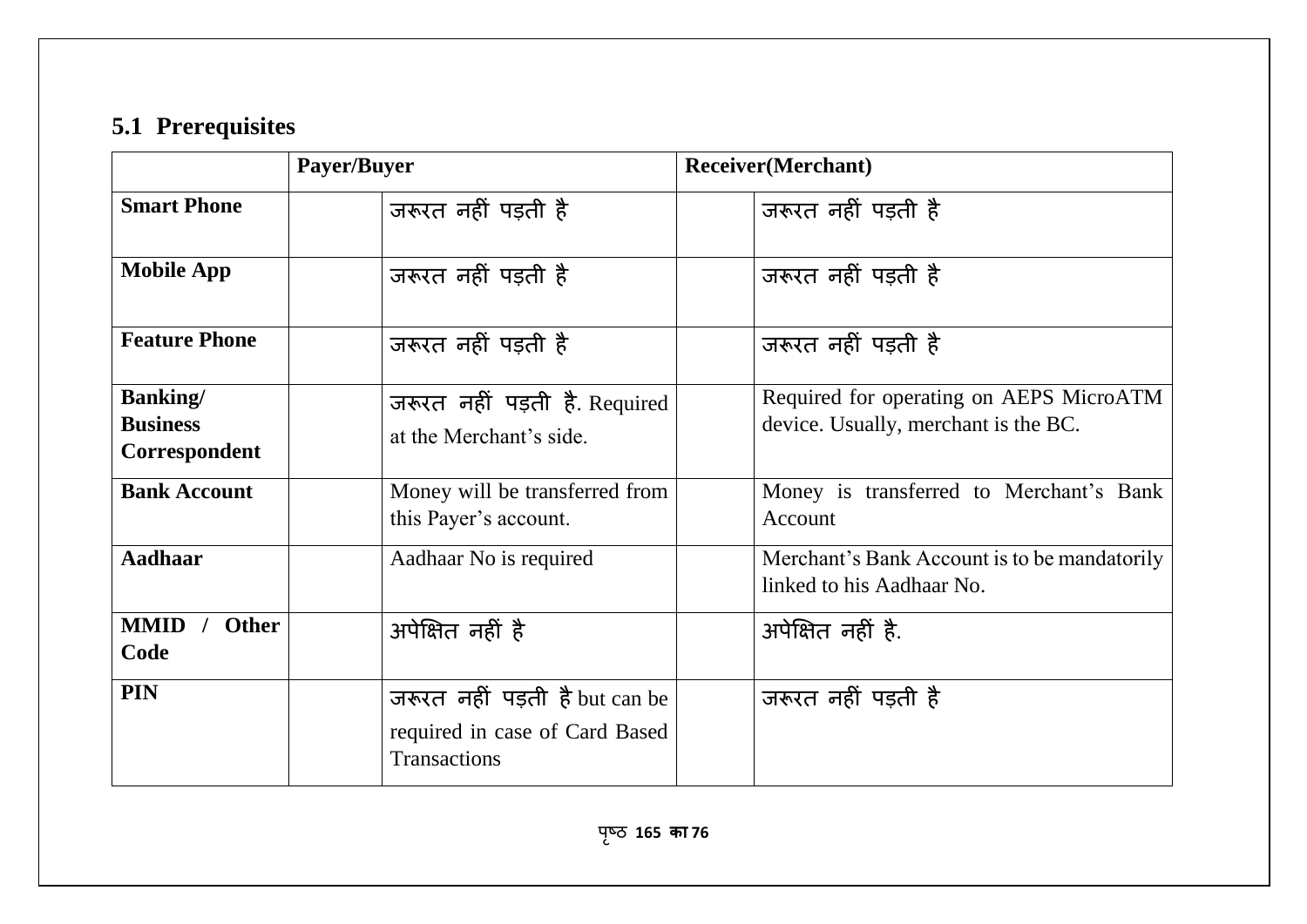| <b>Aadhaar</b><br>number<br>registered<br>with<br><b>Bank</b> | Aadhaar No to be mapped to<br>Bank account for authentication                                                                   | Merchant's<br>Bank Account<br>be<br><b>1S</b><br>to<br>mandatorily linked to his Aadhaar No. |
|---------------------------------------------------------------|---------------------------------------------------------------------------------------------------------------------------------|----------------------------------------------------------------------------------------------|
| <b>Mobile Network</b>                                         | जरूरत नहीं पड़ती है                                                                                                             | जरूरत नहीं पड़ती है                                                                          |
| <b>Internet</b>                                               | जरूरत नहीं पड़ती है                                                                                                             | Optional. Can happen via PSTN or Mobile<br>GSM (SIM) also.                                   |
| <b>Fingerprint/IRIS</b><br><b>Scanner</b>                     | जरूरत नहीं पड़ती है                                                                                                             | biometric<br>Required<br>for<br>Optional.<br>authentication with Aadhaar                     |
| Mobile number<br>registered<br>with<br><b>Bank</b>            | Optional. If he wants to receive<br>alerts and confirmations for the<br>transactions, he will also then<br>need a mobile phone. | Not mandatory, but needed to get the receipts/<br><b>SMS</b>                                 |
| <b>AEPS</b><br><b>ATM/Micro</b><br><b>ATMs</b>                | जरूरत नहीं पड़ती है                                                                                                             | Needed to initiate payments using Aadhaar no,<br>fingerprint scanner.                        |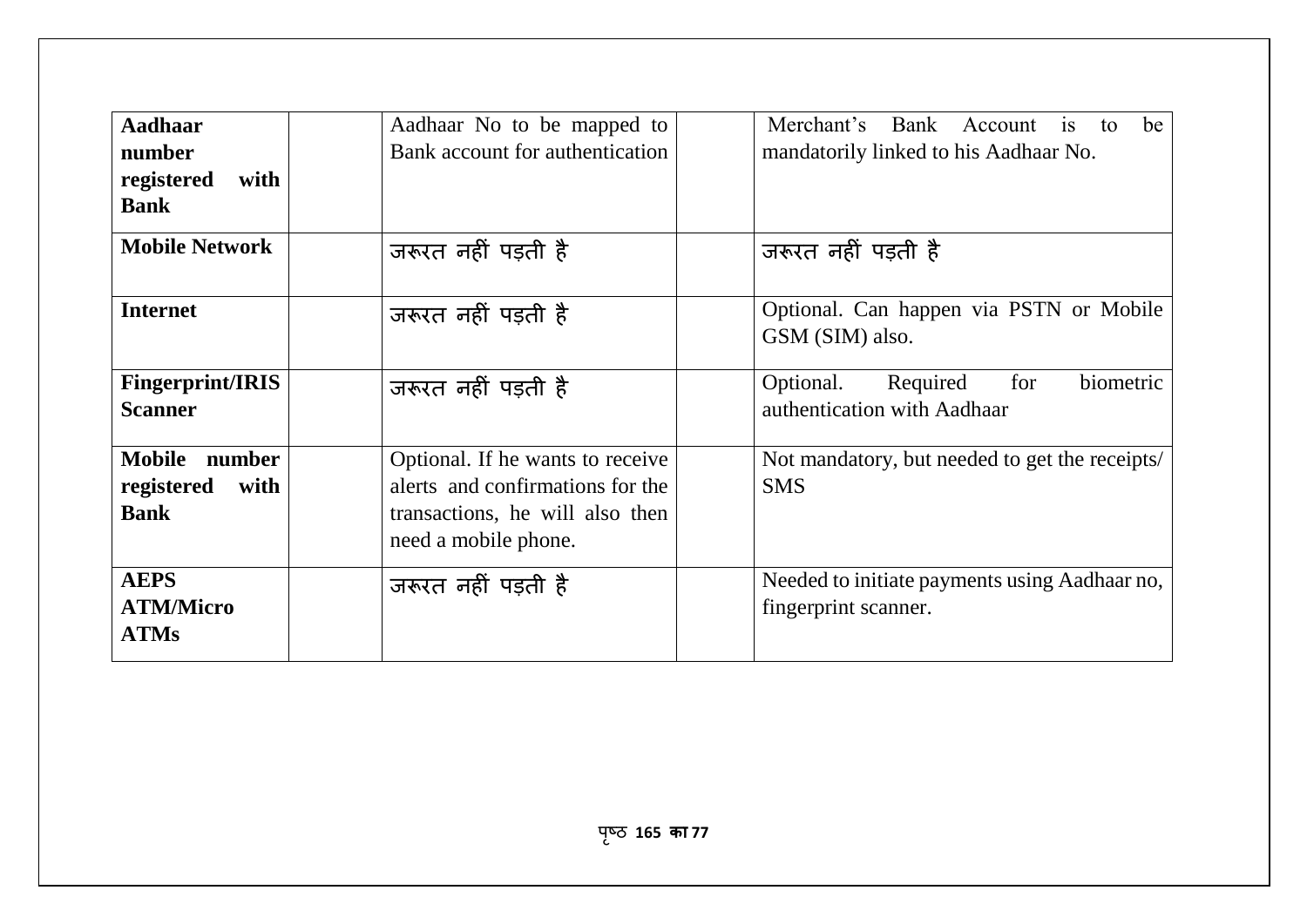पष्ृठ **165 का 78**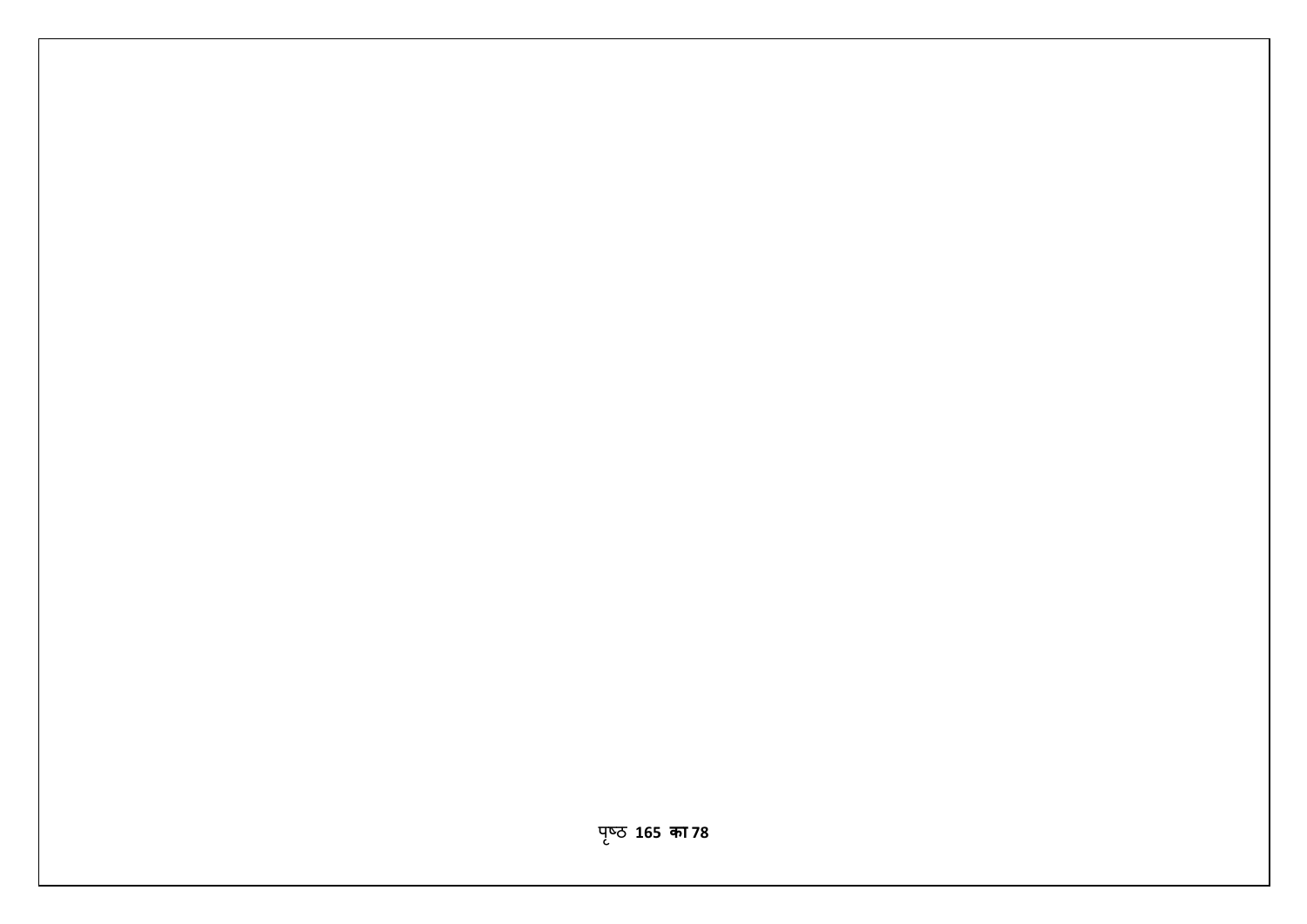# **5.2 Steps Involved**

# 5.2.1 For Transactions

| Step I: Go to Micro-ATM                                                                                                 |  |
|-------------------------------------------------------------------------------------------------------------------------|--|
| Step II: Select option like                                                                                             |  |
| • Cash withdraw<br>• Deposit Cash<br>$\bullet$ Pay<br>• Check Balance<br>• Mini Statement<br>Step III: Enter Pin Number |  |
|                                                                                                                         |  |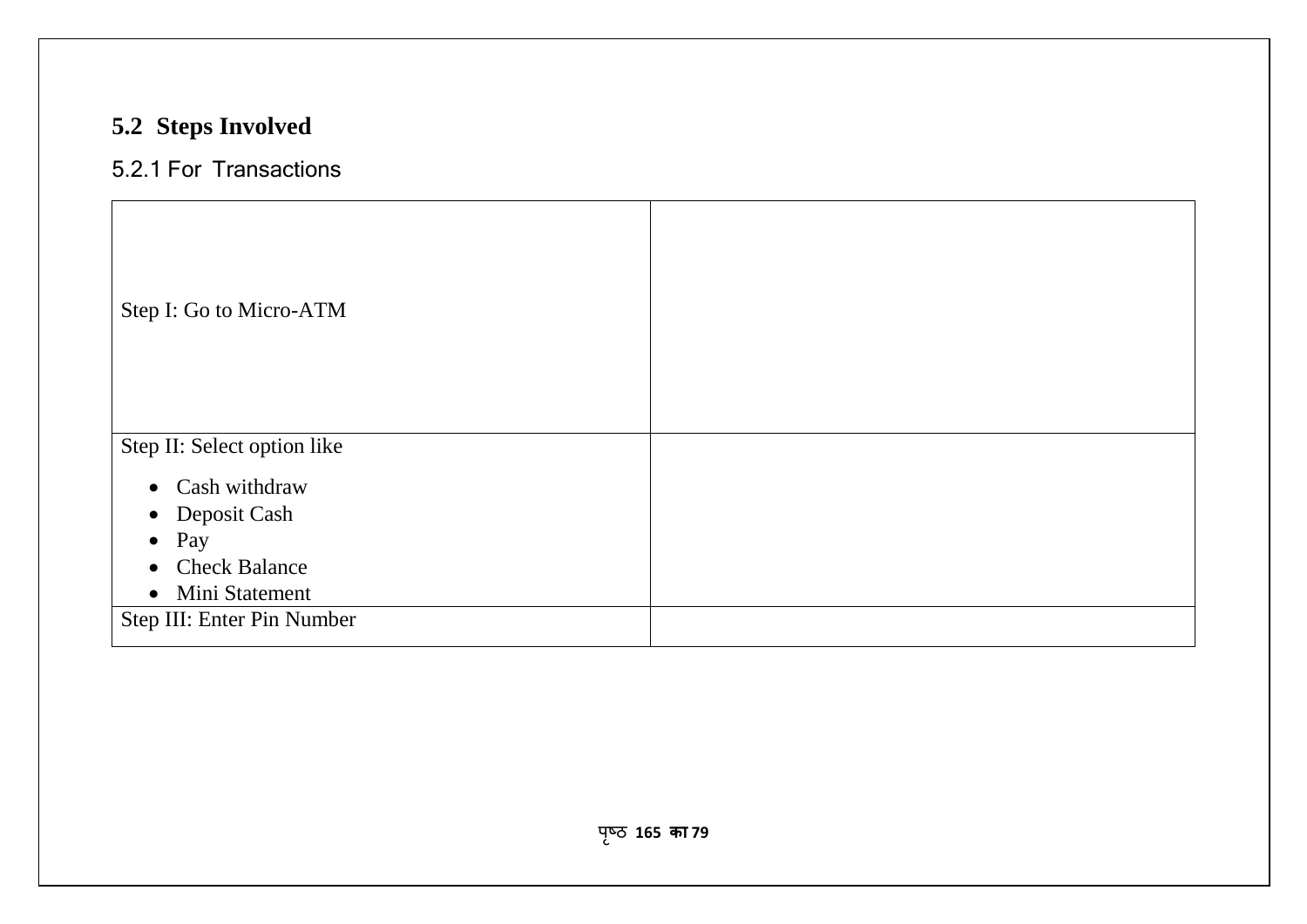| Step IV: Enter location Code          |  |
|---------------------------------------|--|
| Step V: Enter your Adhaar Card number |  |
| Step VI: Scan your finger print       |  |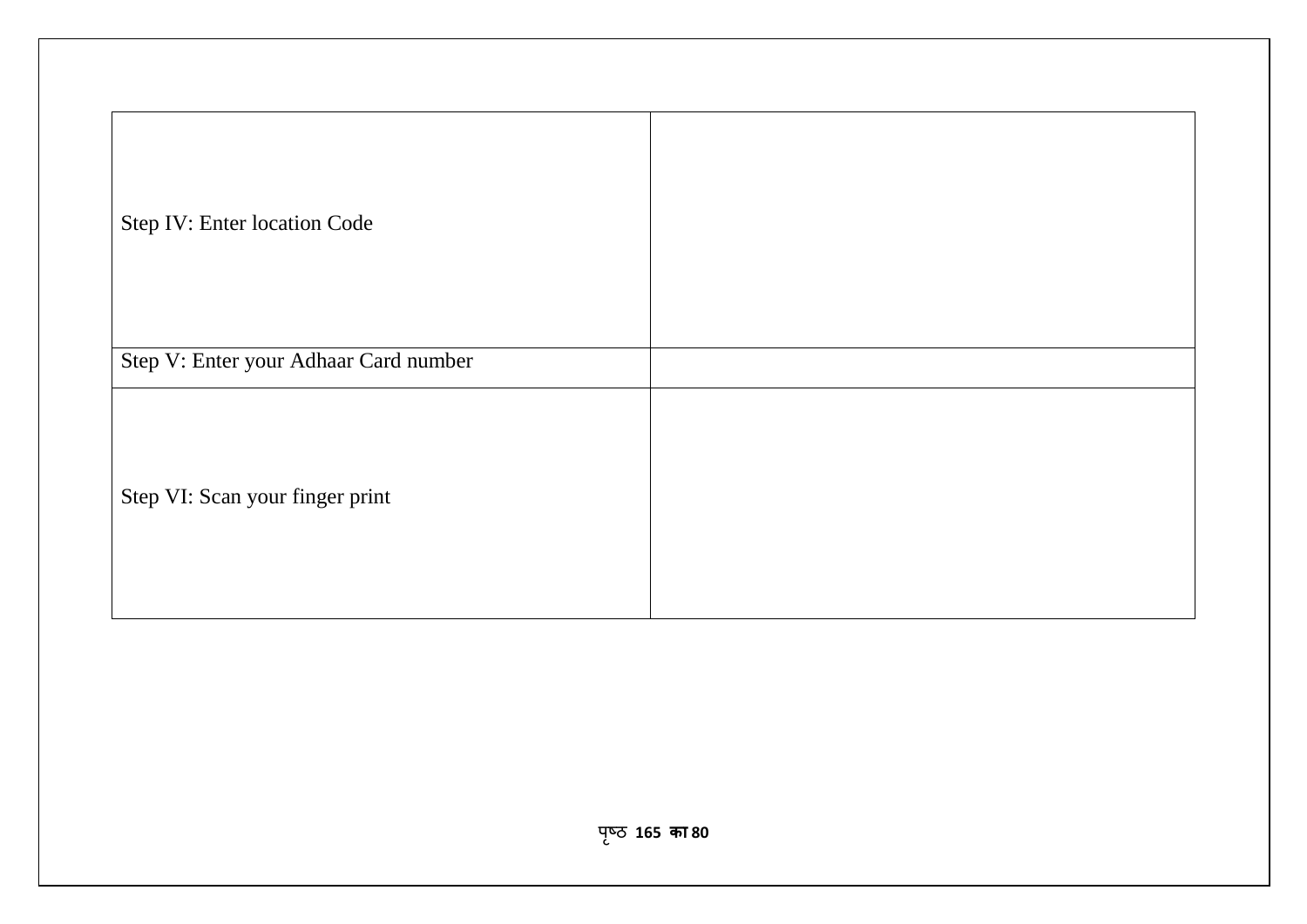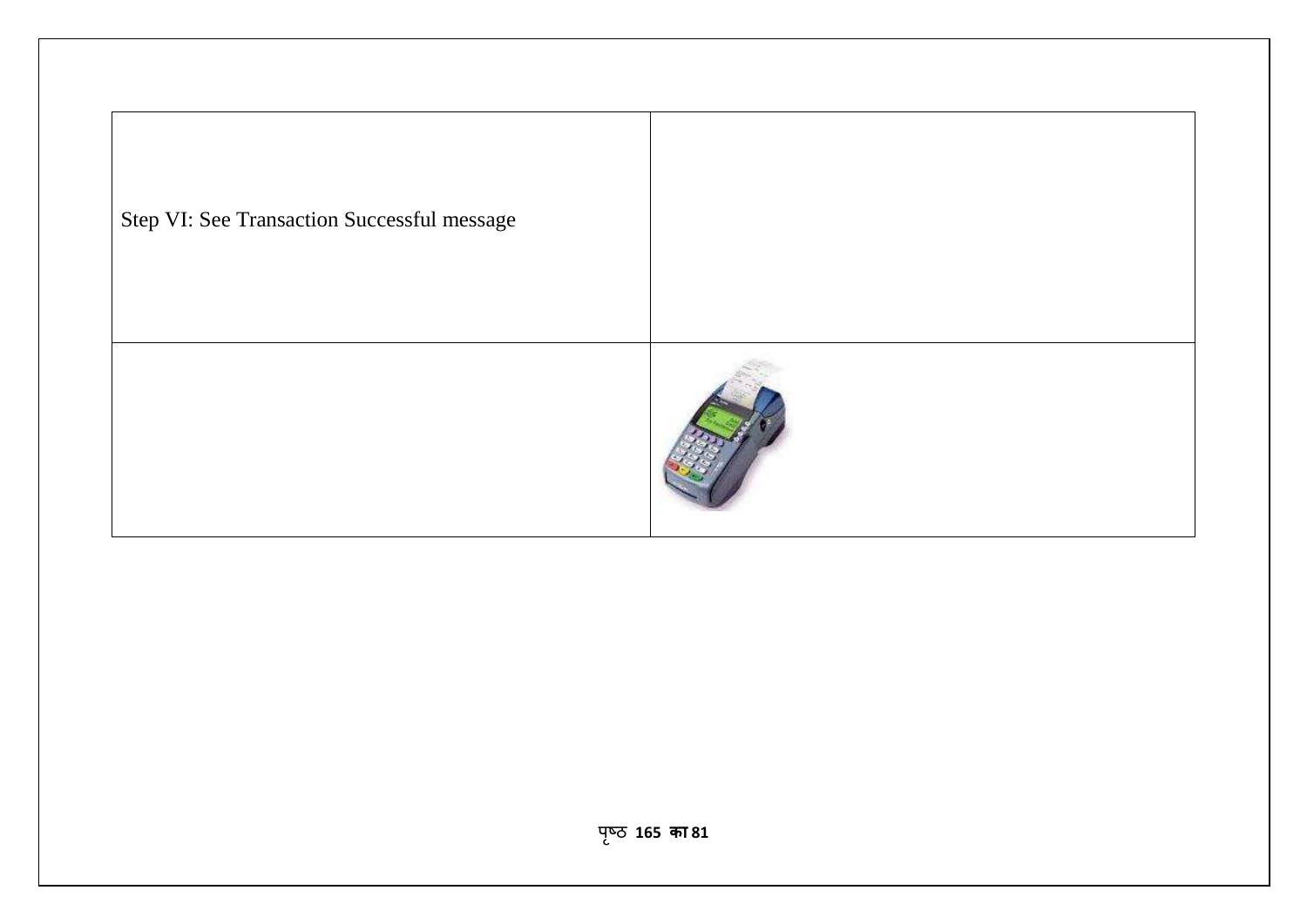# **5.3 Frequently Asked Questions on AEPS**

#### **प्र.) What is AEPS?**

AEPS is a new payment service offered by the National Payments Corporation of India to banks, financial institutions using 'Aadhaar'. AEPS stands for 'Aadhaar Enabled Payment System'.

#### **प्र.) How does AEPS work?**

Aadhaar Enabled Payment System (AEPS) is a bank led model, which allows online financial inclusion transaction at Micro-ATM through the Business correspondent of any bank using the Aadhaar authentication. This system is designed to handle both ONUS and OFFUS requests seamlessly in an effective way by enabling authentication gateway for all Aadhaar linked account holders.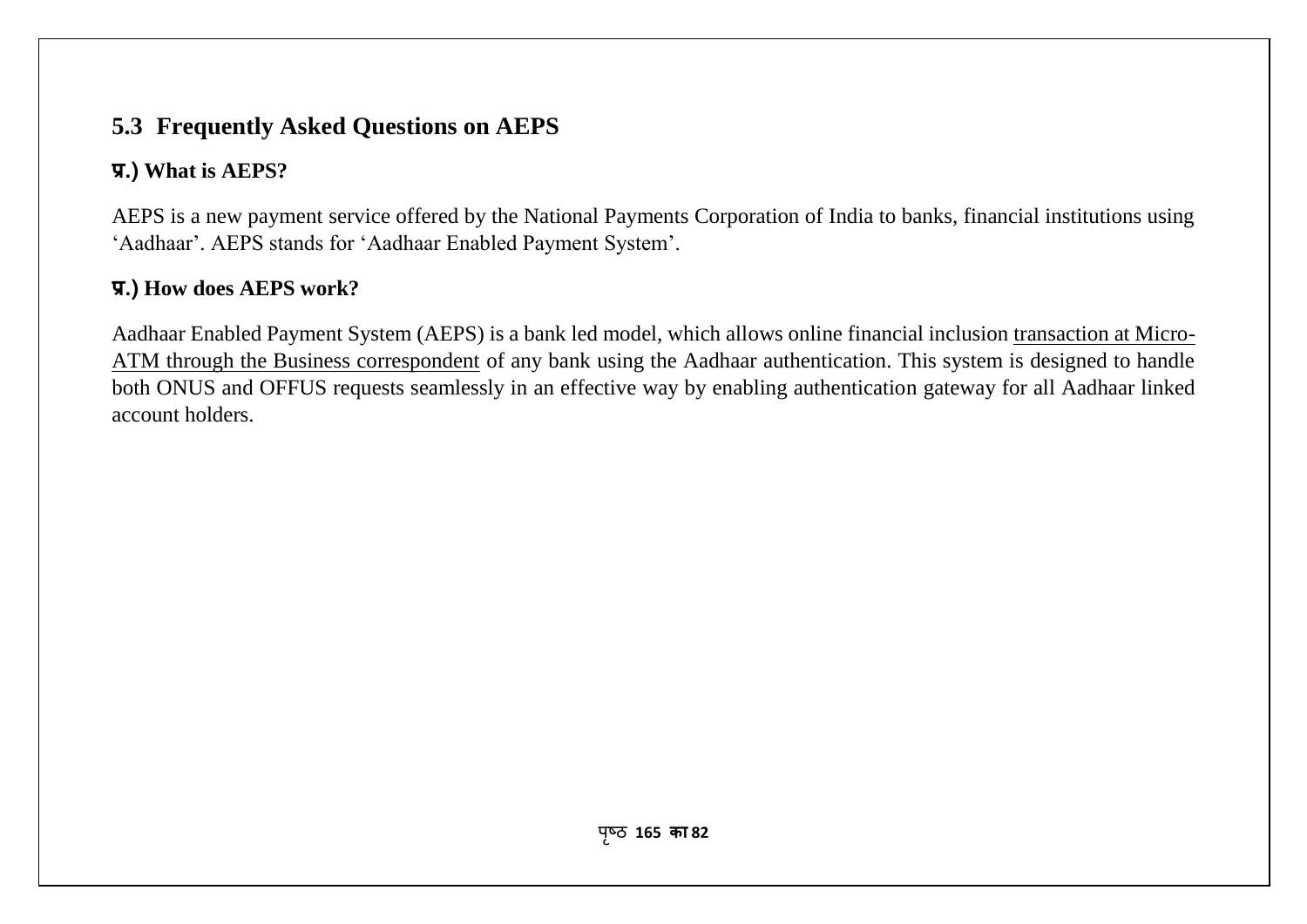

#### **प्र.) What is Aadhaar?**

Aadhaar is a unique identification number issued by the Unique Identification Authority of India (UIDAI) to any resident of India

#### **प्र.) Can any customer be a part of AEPS?**

Any resident of India holding an Aadhaar number and having a bank account may be a part of the Aadhaar Enabled Payment System.

**प्र.) Does the customer need to have a bank account for availing AEPS?**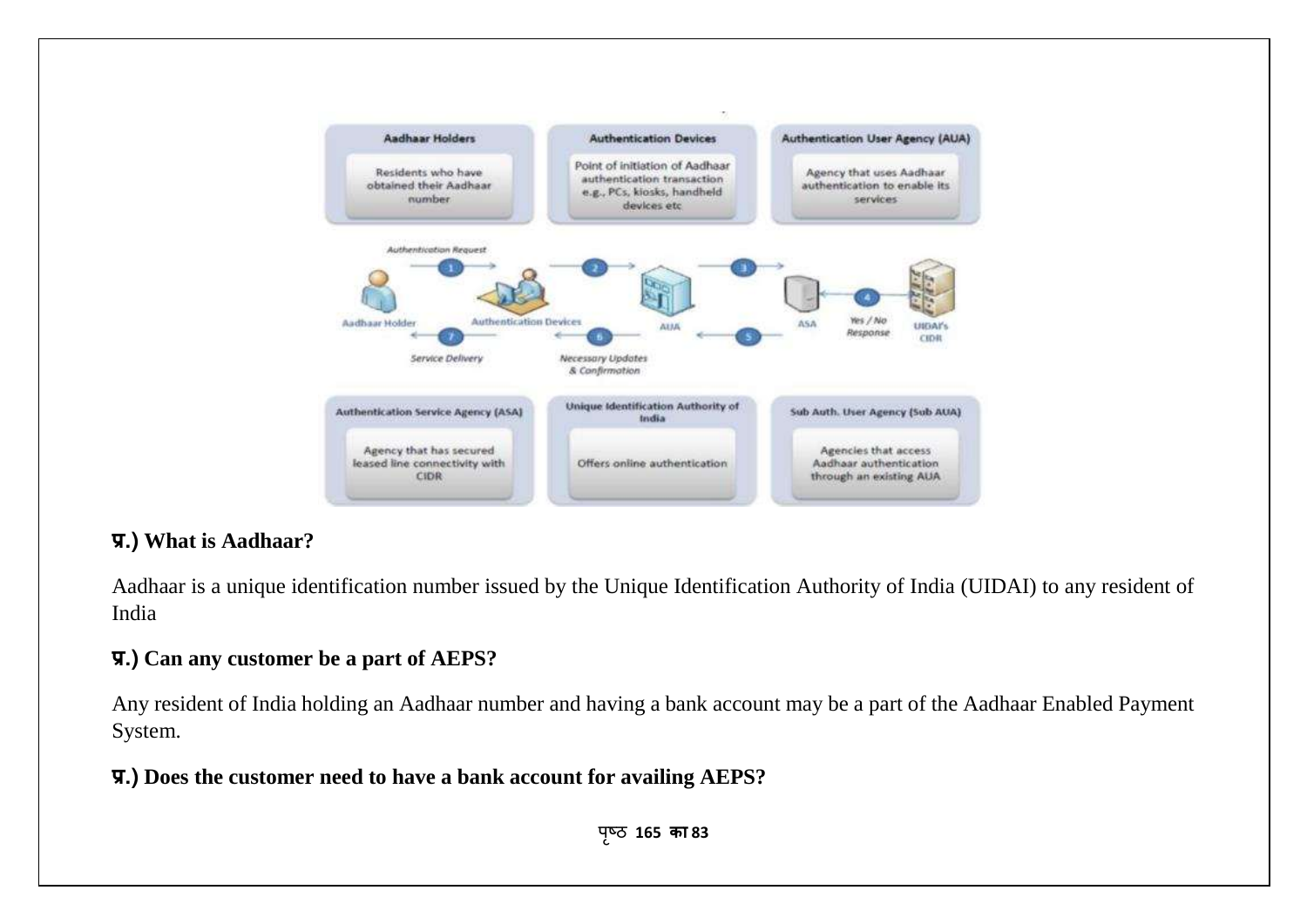Yes, the customer needs to have a bank account for availing AEPS

### **प्र.) What is the process for enabling AEPS?**

Customer should have an Aadhaar (Unique ID as issued by UIDAI) number linked with any bank account (bank should be a part of AEPS network) where customer has an account. The registration process shall be as per the procedures laid down by the bank providing AEPS service.

## **प्र.) Is the beneficiary customer also required to register for AEPS?**

No.

## **प्र.) AEPS can happen within which accounts?**

AEPS only support transactions between Aadhar linked Bank Acounts.

#### **प्र.) What is a Business Correspondent (BC)?**

Business Correspondent (BC) is an approved Bank Agent providing basic banking service using a MicroATM (terminal) to any bank customer wishing to avail their bank BC service.

#### **प्र.) What are the transactions supported by AEPS?**

4 types of transactions

- $\checkmark$  Balance Enquiry
- $\checkmark$  Cash Withdrawal
- $\checkmark$  Cash Deposit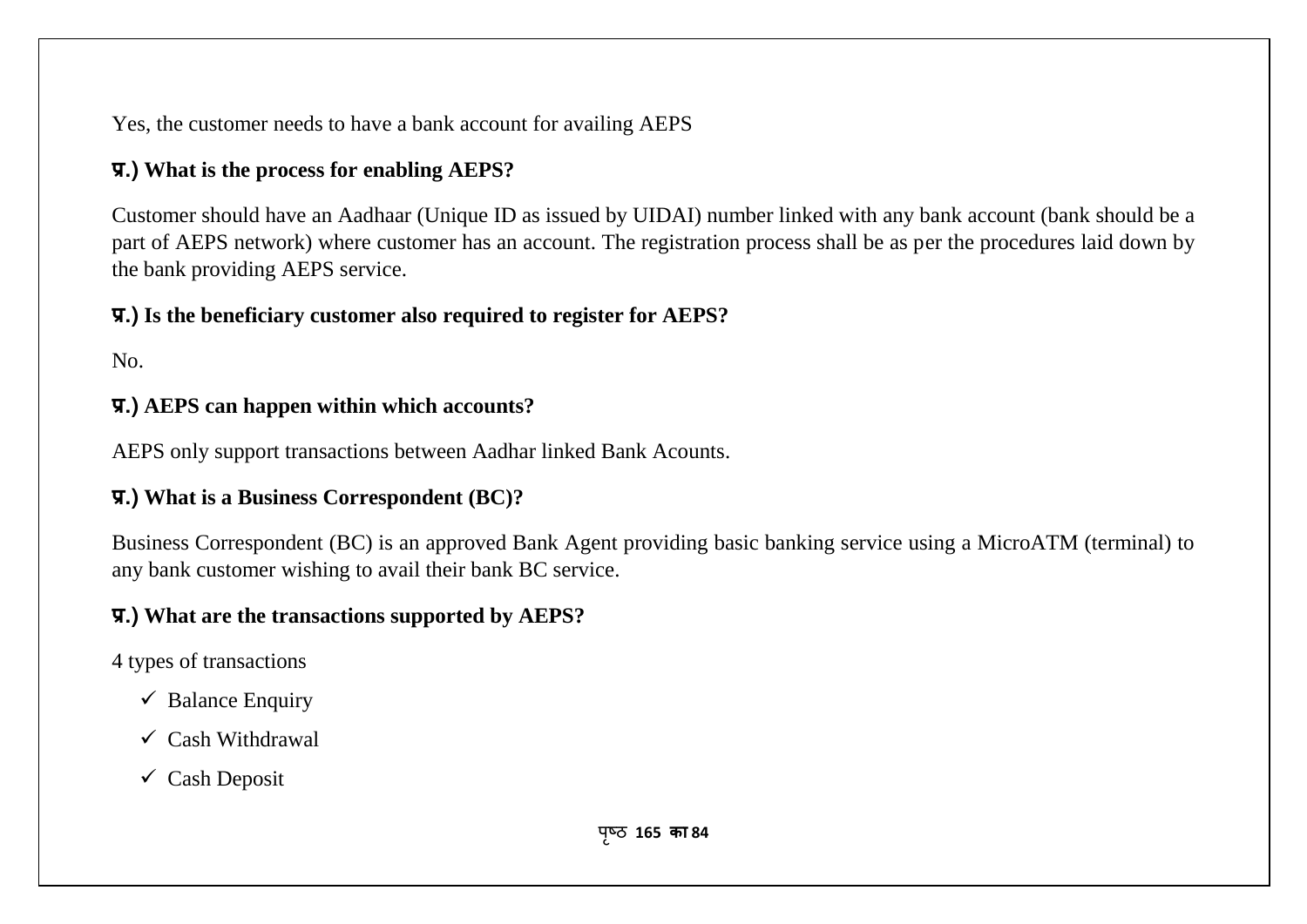## $\checkmark$  Fund Transfer

## **प्र.) What is required for transacting via AEPS?**

Aadhaar No, Bank's IIN, Fingerprint and Aadhaar no of beneficiary

# **प्र.) What is an IIN?**

IIN is a six digit number which identifies your Bank with which you have mapped your Aadhaar number.

#### **प्र.) Can a customer link more than one account to the same Aadhaar number?**

Yes. The customer can link the same Aadhaar number to more than one account subject to bank offering that feasibility. However, only one account per customer in the bank will be the primary Aadhaar linked bank account into which all respective AEPS transactions will be effected.

#### **प्र.) Is there any limit on the value of transactions in AEPS?**

Aadhaar based accounts would be opened on the basis of simplified KYC guidelines. The bank with which you have linked your Aadhaar number would set the appropriate limit per transaction or in a given day.

#### **प्र.) How are the Customer's IIN & Aadhaar Number added in the respective fields on the MicroATM terminal?**

At the MicroATM Terminal the customer has two options. He can either manually input the required information in the respective fields or he can swipe a RuPay ATM & MicroATM card with Aadhaar number that would extract the relevant data from card and present for further transaction processing.

# **प्र.) What is POS?**